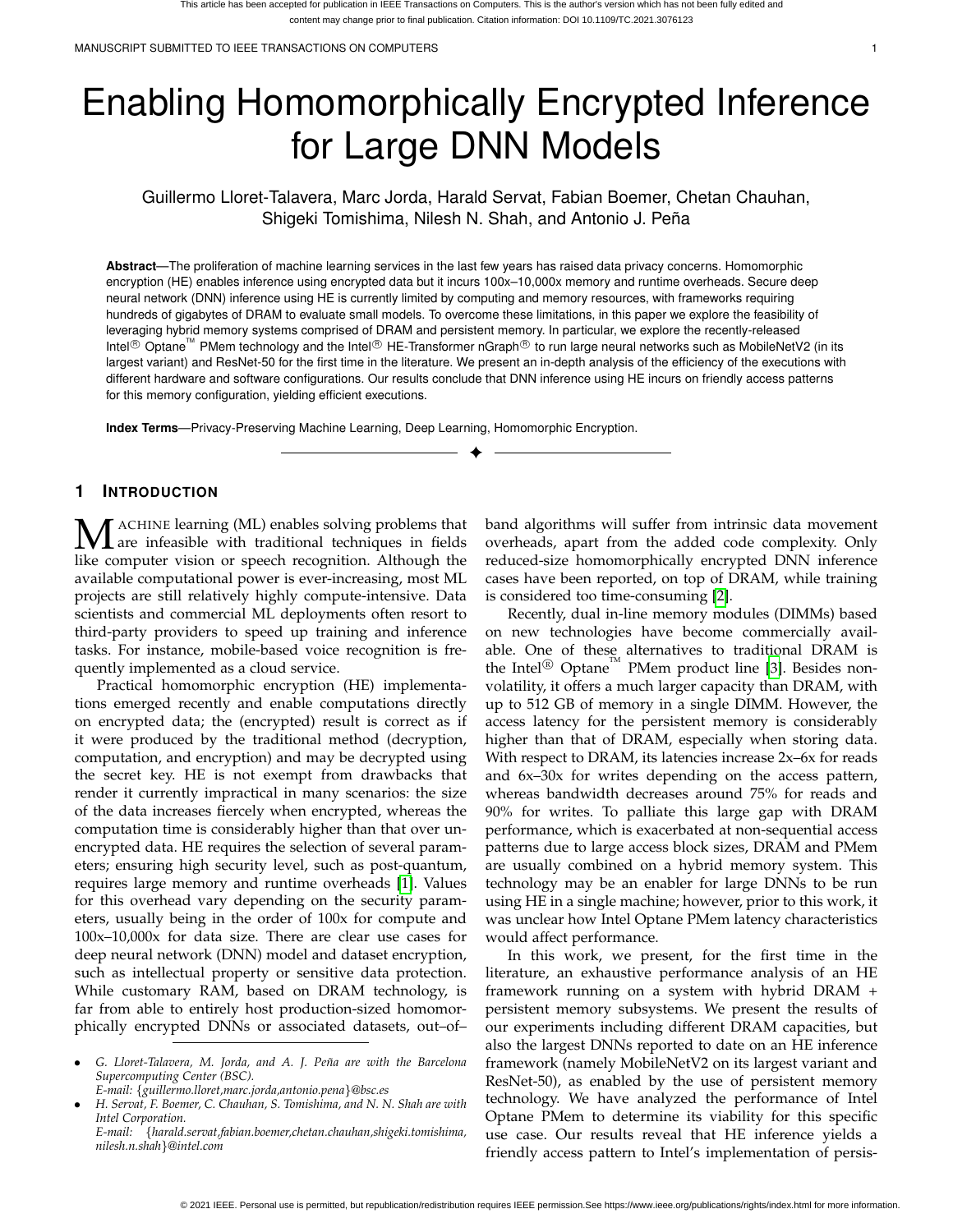tent memory technology, hence enabling for the first time the execution of large DNN models leveraging HE.

In summary, the contributions of this article are: (1) We report the largest DNN models run to date using HE; (2) We report for the first time the use of persistent memory technology to enable large DNN inference leveraging HE; and (3) We provide the corresponding novel in-depth analysis of the viability of using persistent memory technologies for this specific use case.

The rest of the document is structured as follows. Section [2](#page-1-0) provides the necessary background. Section [3](#page-2-0) discusses related work in the literature. Section [4](#page-2-1) describes the testbed used in our experiments. Section [5](#page-4-0) presents our results and their analysis. Section [6](#page-8-0) reviews the conclusions of this work.

# <span id="page-1-0"></span>**2 BACKGROUND**

This section is intended to provide readers with the necessary background information to understand the rest of the manuscript. First we introduce HE. Next, we discuss the main features of the persistent memory implementation we leveraged in this study.

## **2.1 Homomorphic Encryption**

HE is a type of encryption that enables limited computation on the ciphertext, without use of the secret key. This feature allows data to remain confidential when being processed in an untrusted environment.

HE was proposed in 1978 [\[4\]](#page-9-3). Over the next 30 years, researchers discovered a variety of partial HE (PHE) schemes—supporting a single operation, such as addition or multiplication; somewhat HE (SHE) schemes—supporting several operations, such as both addition and multiplication, but on only a subset of circuits; and leveled HE (LHE) schemes—supporting arbitrary circuits, up to a limited size or depth. In our work, we focus on the CKKS LHE scheme [\[5\]](#page-9-4).

The security of many HE schemes, including CKKS, is based on the ring learning with error (RLWE) problem [\[6\]](#page-9-5), whose security derives from the hardness of the shortest vector problem (SVP) in lattices. The RLWE problem uses polynomials in  $\mathcal{R}_q := \mathbb{Z}_q[X]/(X^N+1)$ , where the *polynomial modulus* N is typically a power of two and the *coefficient modulus*  $q$  is a prime number. Concretely,  $\mathcal{R}_q$  contains polynomials of degree  $N - 1$  whose coefficients are integers modulo q. Addition and multiplication in  $\mathcal{R}_q$  may be performed via regular polynomial addition and multiplication, followed by reduction by  $X^N + 1$ , and coefficient-wise reduction modulo q. Given polynomials  $a_i(x)$ ,  $s(x)$  drawn uniformly at random from  $\mathcal{R}_q$ , and  $e_i(x)$ , drawn from a small error distribution, typically a discrete Gaussian, the RLWE problem is to determine the secret polynomial  $s(x)$  given several samples  $(a_i, a_i \cdot s + e_i)$ . The choice of N and q determine the security level  $\lambda$  of the RLWE problem. A security level of  $\lambda$  bits indicates  $\sim$ 2<sup> $\lambda$ </sup> operations are required to break the decryption, with typical values of  $\lambda \in \{128, 192, 256\}.$ 

The presence of the noisy polynomials  $e_i(x)$  yields noisy HE operations. Furthermore, the noise grows as additional HE operations are performed. Once the noise has reached a certain threshold, the homomorphism between encrypted and plaintext operations breaks down and decryption yields an inaccurate result. Noise growth is a fundamental difficulty in scaling use of HE in practice.

In 2009, Gentry discovered a bootstrapping procedure, which removes noise from the ciphertext. By applying bootstrapping to an LHE scheme, Gentry constructed the first fully homomorphic encryption (FHE) scheme, supporting an unlimited number of additions and multiplications [\[7\]](#page-9-6). Using polynomial approximations, it became possible to compute arbitrary functions on encrypted data. While initial implementations of bootstrapping could last several minutes for a single ciphertext, recent HE schemes [\[8\]](#page-9-7), [\[9\]](#page-9-8) operating on Boolean circuits, rather than arithmetic circuits, enable bootstrapping on the order of milliseconds. However, performing addition and multiplication in Boolean circuits requires several Boolean operations, creating additional overhead.

LHE schemes such as CKKS often employ the residue number system (RNS) representation to efficiently perform arithmetic on large integers. Using RNS representation, the coefficient modulus q is factored into several primes,  $q =$  $\prod_{i=0}^{L-1} q_i$  for some depth L. For convenience, we denote  $q =$  $\{ \lfloor \log_2(q_0) \rfloor, \lfloor \log_2(q_1) \rfloor, \ldots, \lfloor \log_2(q_{L-1}) \rfloor \}$ , that is, q as a list of bit-widths of each coefficient modulus. CKKS also uses approximate arithmetic, such that  $Dec(c_1 \cdot c_2 + c_3) \approx m_1 \cdot$  $m_2 + m_3$  for ciphertexts  $c_i = Enc(m_i)$ . As a result, the RNS form of the CKKS scheme [\[10\]](#page-9-9) features superior arithmetic circuit performance compared to the BFV scheme [\[11\]](#page-9-10), [\[12\]](#page-9-11).

# **2.2 Intel <sup>R</sup> OptaneTM PMem**

Recently, in Q2 2019, Intel released a non-volatile, byteaddressable memory in the form of DIMMs, named Intel<sup>®</sup> Optane<sup>™</sup> Persistent Memory or Intel<sup>®</sup> Optane<sup>™</sup> PMem<sup>[1](#page-1-1)</sup>, which is compatible with  $2^{nd}$  Generation Intel<sup>®</sup> Xeon<sup>®</sup> Scalable processors. This type of memory sits between memory and storage, delivering the best of two worlds through the convergence of memory and storage product traits. The persistent memory modules may coexist with traditional DDR4 DRAM DIMMs on the same platform, and run up to 2,666 MT/s while operating at 12, 15, or 18 W. As of time of this writing, Intel offers persistent modules in sizes from 128 GB to 512 GB, which allows 2 socket platforms to store up to 6 TB of data.

Systems equipping Optane PMem feature two operating modes: Memory Mode and App Direct Mode. Memory Mode aims at exposing a system with a huge volatile memory capacity while being completely transparent to applications and operating systems, and hence the persistence attribute is lost. In contrast, in App Direct mode, the software sees the DRAM and the persistent memory as two distinct memory pools and may choose what data to place into each tier.

In Memory Mode, DRAM is managed by the CPU memory controller as a direct-mapped write-back cache. Consequently, and as expected, data locality plays a relevant role in terms of performance, because access latency is the same as DRAM when an access hits, but it has to pay for

<span id="page-1-1"></span>1. Formerly known as Intel $\mathcal{L}$  Optane<sup>™</sup> DC Persistent Memory.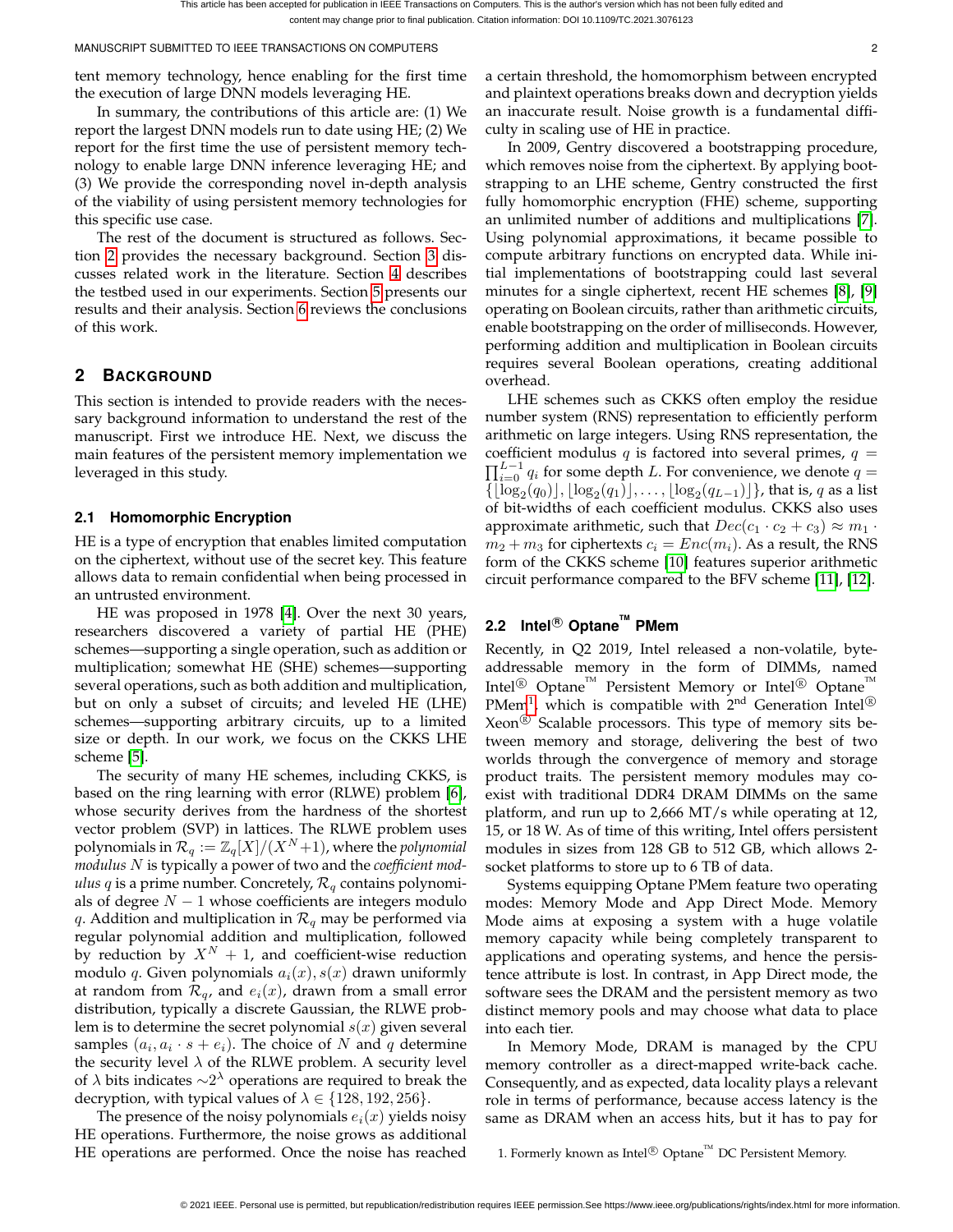MANUSCRIPT SUBMITTED TO IEEE TRANSACTIONS ON COMPUTERS 33 AND 32 STATES AND THE SUBMITTED TO IEEE TRANSACTIONS ON COMPUTERS

the cost of accessing DRAM and persistent memory when the access misses in DRAM. The access to the Intel Optane PMem is optimized for 256 byte transfers and since the CPU requests data in chunks of 64 bytes, the DIMM controller integrates a media prefetch buffer of the recently accessed 256 bytes to rapidly respond to the CPU if data is already found in this buffer.

Compatible CPUs integrate new performance counters for the analysis of Intel Optane PMem-enabled software at different architectural levels [\[13\]](#page-9-12). The core counters are able to identify which data addresses have been referenced and which part of the memory system (including PMem) provided the data. The uncore counters provide information such as the traffic volume observed by the CPU memory controllers on the different memory types. The SMART counters may be used to determine the locality of the software media access patterns.

# <span id="page-2-0"></span>**3 RELATED WORK**

Privacy-preserving machine learning (PPML) has gained interest in recent years. Given a machine learning model  $M$ , and input data  $x$ , typically owned by separate parties, one goal of PPML is to perform inference, i.e. compute  $M(x)$ , while reducing the data leakage among parties. Previous work typically uses one or more of several privacypreserving primitives, including secure multi-party computation (MPC), HE, differential privacy, and more recently, functional secret sharing [\[14\]](#page-9-13). Differential privacy seeks to minimize the leakage of  $M$  or  $x$  resulting from observing the result  $M(x)$ . In contrast, cryptographic techniques such as MPC and HE seek to minimize the data leakage *during* the computation process.

MPC-based DNN inference includes SecureML [\[15\]](#page-9-14), XONN [\[16\]](#page-9-15), SecureNN [\[17\]](#page-9-16), ABY3 [\[18\]](#page-9-17), PySyft [\[19\]](#page-9-18), TF-Encrypted [\[20\]](#page-9-19), and CrypTFlow [\[21\]](#page-9-20). HE-based DNN inference was introduced by the seminal CryptoNets paper [\[22\]](#page-9-21), which performed inference on a 5-layer network on the MNIST dataset. Subsequent work has improved the performance, scaled to larger networks, and integrated with DNN compiler technologies [\[2\]](#page-9-1), [\[23\]](#page-9-22), [\[24\]](#page-9-23), [\[25\]](#page-9-24), [\[26\]](#page-9-25). While, due to DRAM limitations, the largest model reported to date running inference using HE is MobileNetV2 (a lightweight network with a small number of parameters) reduced by an expansion factor of 0.35 from the original size [\[23\]](#page-9-22), we report results running MobileNetV2 on its largest expansion factor plus, for the first time in the literature, a fully-featured DNN: ResNet-50. Several works also combine multiple privacy-preserving primitives, such as HE with MPC [\[27\]](#page-9-26), [\[28\]](#page-9-27).

One difficulty in using HE for DNN inference is the choice of plaintext packing, which enables encoding of multiple scalars into a single plaintext. HE operations on the plaintext, as well as the encrypted ciphertext, apply to each scalar, in a single-instruction multiple data (SIMD) manner. Given a tensor of shape  $N \times C \times H \times W$ , *batchaxis packing* encodes the tensor as a  $C \times H \times W$ -ciphertext tensor, each storing N scalars. *Inter-axis packing* uses a different encoding scheme, for instance as an N-ciphertext tensor, each storing  $C \times H \times W$  scalars. In general, batchaxis packing attains high throughput at the cost of high

latency and high total memory requirement, whereas interaxis packing attains low latency and memory usage at the cost of low throughput. Previous work has used both batchaxis packing [\[2\]](#page-9-1), [\[22\]](#page-9-21), [\[23\]](#page-9-22) and inter-axis packing [\[27\]](#page-9-26), [\[29\]](#page-9-28), [\[30\]](#page-9-29). The choice of batch-axis packing requires hundreds of gigabytes of memory for MobileNetV2 [\[23\]](#page-9-22), preventing scaling to larger networks on conventional DRAM systems.

A number of recent software efforts to develop and optimize HE primitives on top of different architectures exist [\[31\]](#page-9-30), [\[32\]](#page-9-31), [\[33\]](#page-9-32), [\[34\]](#page-9-33); however, only a few very recent DNN frameworks are known supporting HE [\[2\]](#page-9-1), [\[23\]](#page-9-22), [\[26\]](#page-9-25), [\[35\]](#page-9-34) and these are tuned for DRAM-friendly access patterns. To date, no previous report exists of DNN inference leveraging HE on top of non-DRAM memory technology.

# <span id="page-2-1"></span>**4 EXPERIMENTAL SETUP**

In this section, we describe the technical details of our experimental setup, including our testbed system, the inference engine we used, and the neural network models that served as our use cases.

# **4.1 Testbed**

Our experiments are performed in a dual socket system using Intel<sup>( $\&$ </sup>) Xeon<sup>( $\&$ </sup>) Platinum 8260L processors, with 24 cores on each socket running at a nominal frequency of 2.30 GHz. For all experiments involving persistent memory, twelve 512 GB Intel Optane PMem DIMMs were used. Each of these modules features a theoretical bandwidth of 7.3 GB/s for read accesses and 2.4 GB/s for write accesses [\[36\]](#page-9-35). For the Memory Mode (MM) experiments, we have worked with two different configurations. The first configuration (MM32) uses four 8 GB DRAM DIMMs, while the second (MM96) uses twelve DIMMs. For the DRAM-only experiments (DO), we have used twelve 16 GB DRAM DIMMs. Figure [1](#page-3-0) shows an overview of the MM32, MM96 and DO configurations. Both DRAM DIMM models use DDR4 and feature a theoretical bandwidth of 21.3 GB/s.

Equipping reduced DRAM space and bandwidth on the MM32 configuration, we demonstrate the viability of our target use case on an energy-friendly memory configuration, being the energy consumption per byte of DRAM about 10 times higher than that of the Optane PMem (375 mW/GB vs. 35 mW/GB).

Our system runs Fedora 27 (Workstation Edition) with kernel version 4.18.8. All the software used was compiled from sources using GCC 7.3.1 targeting the native architecture.

# <span id="page-2-2"></span>**4.2 Inference Engine**

Intel<sup>®</sup> HE-Transformer for nGraph<sup>™</sup> [\[23\]](#page-9-22) is an HE backend to the Intel nGraph Compiler [\[37\]](#page-9-36), a graph compiler and runtime for artificial neural networks. This backend supports the CKKS encryption scheme and relies on the simple encrypted arithmetic library (SEAL) [\[31\]](#page-9-30) for the implementation. Operations that involve comparison (ReLU, MaxPool, etc.) are not supported natively in the CKKS scheme. To perform these operations, HE-Transformer uses a client-aided protocol in which the server sends the encrypted data to the client, which decrypts the data, performs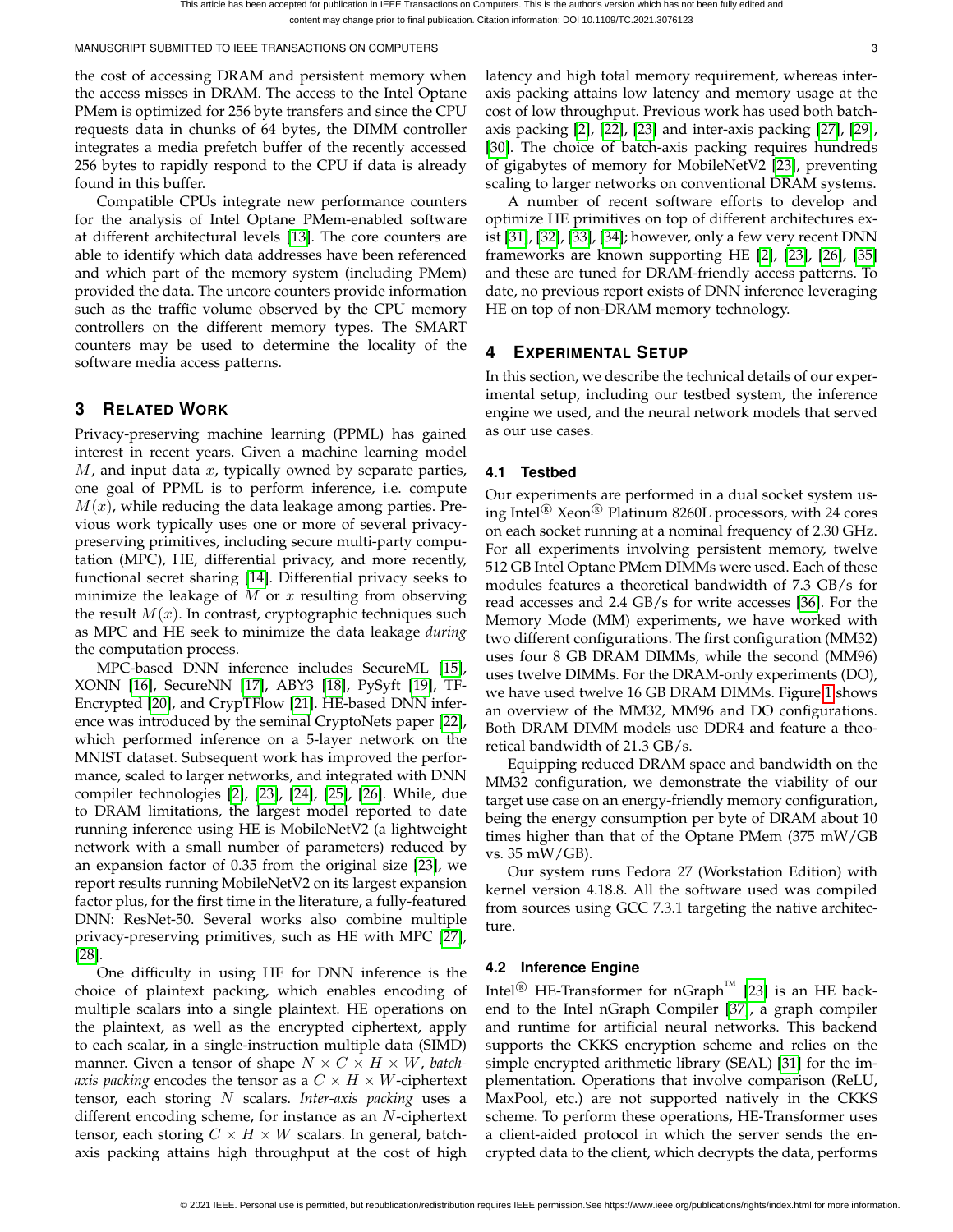

<span id="page-3-1"></span><span id="page-3-0"></span>Fig. 1. Logical view of the DO and MM memory configurations.

the operation, encrypts the output, and sends it back to the server. This approach acts as a bootstrapping process to refresh the ciphertext noise, while also performing the comparison operation. However, it may leak the model weights to the client. This leakage may be mitigated using garbled circuits [\[28\]](#page-9-27) but this approach currently suffers from an even higher runtime overhead, so we do not consider it in this work. HE-transformer enables data scientists to train networks on the hardware of their choice, then easily perform inference on encrypted data using popular deep learning frameworks such as TensorFlow.

In our experiments we have used HE-Transformer v0.6.0, which features the following dependencies: TensorFlow v1.14.0, nGraph v0.25.0, nGraph-bridge v.0.18.0, and SEAL v3.3.1.

We use the same encryption parameters as [\[23\]](#page-9-22) in all of our experiments, namely:

- Polynomial modulus degree:  $N = 4096$
- Security level:  $\lambda = 128$
- Coefficient modulus:  $q = \{30, 22, 22, 30\}$

As in [\[23\]](#page-9-22), we consider the use case of a plaintext model and encrypted data.

## **4.3 Neural Network Models**

We make use of two well-known neural network models as our use cases: MobileNetV2 and ResNet-50.

## *4.3.1 MobileNetV2*

MobileNetV2 [\[38\]](#page-9-37) is a neural network model that uses depth-wise separable convolution to reduce the model size and complexity. Thanks to these layers, MobileNetV2 requires roughly 9 times less computation than comparable neural networks, making it ideal for use in mobile and embedded systems. This efficiency makes it particularly suitable for HE, since the main disadvantage of this type of encryption is its high overhead. The MobileNetV2 architecture features two modifiable parameters:

- Width Multiplier: The number of channels in each layer with respect to the original model.
- Input Resolution: Size of width and height of the square image received by the network.

We denote a specific MobileNetV2 architecture with a tuple: (width multiplier, input resolution). The higher the parameter values, the greater the accuracy obtained but at the cost of larger memory footprint and longer computation time. Different configurations of both parameters have been tested in our experiments.

## *4.3.2 ResNet-50*

Residual Network (ResNet) is a popular family of convolutional neural networks used for many computer vision applications [\[39\]](#page-9-38). These networks are easier to optimize than traditional DNNs, which translates into shorter training times. ResNet-50 is 50 layers deep and may classify images with a resolution of  $224 \times 224$  pixels into 1,000 different categories. In the ImageNet dataset [\[40\]](#page-9-39), it attains a top 1 accuracy of 75% and a top 5 accuracy of 92%.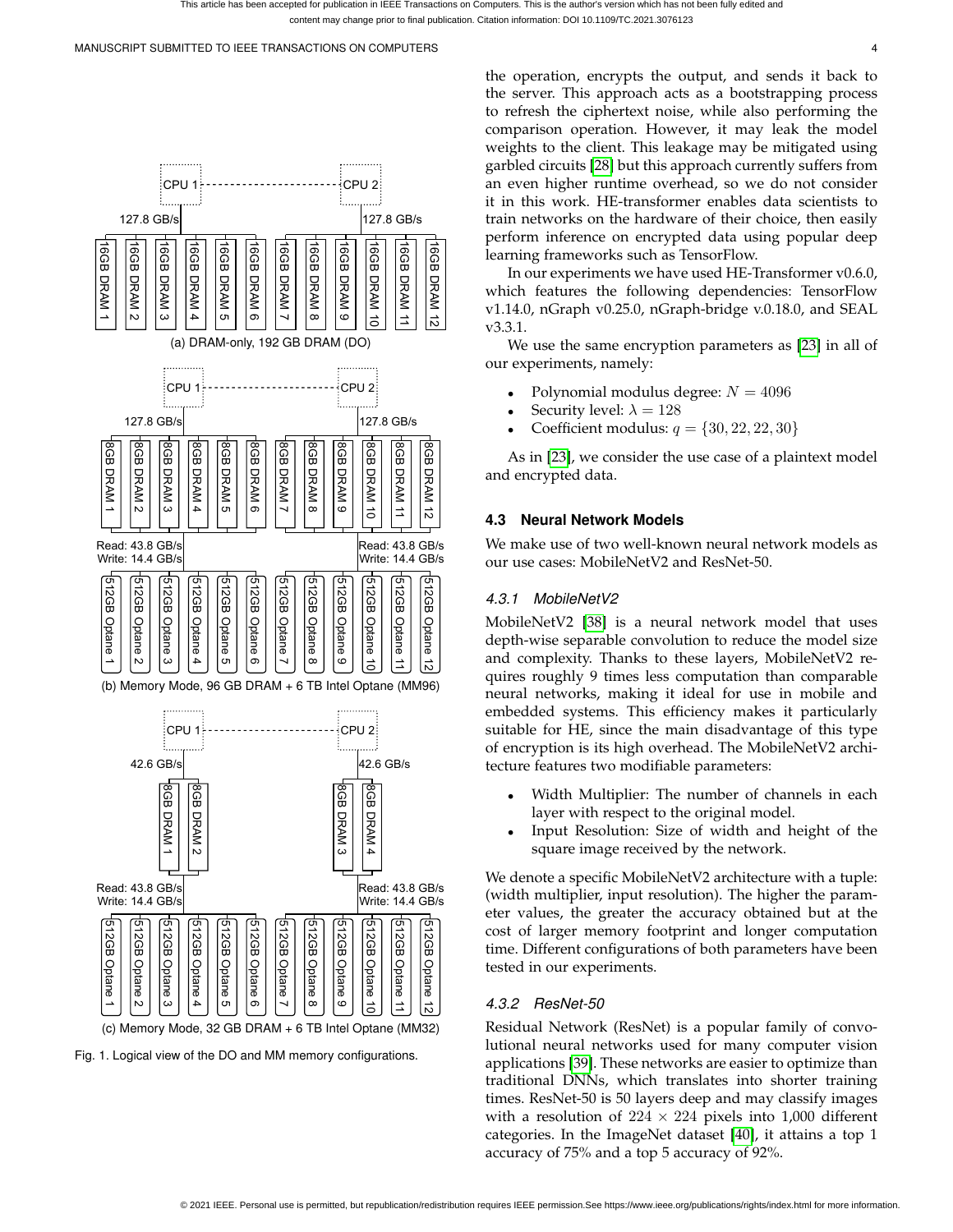# **4.4 Profiling Tools**

We have leveraged two profiling frameworks to confirm whether the application is using the PMem efficiently: Ex-trae [\[41\]](#page-9-40)/Paraver [\[42\]](#page-9-41), and Intel<sup>®</sup> VTune<sup>™</sup> Platform Profiler [\[43\]](#page-10-0). Extrae is a library that monitors parallel applications (using OpenMP, MPI, and pthread, among others) and emits an activity record on a Paraver trace-file. Paraver is a post-mortem visualization tool for qualitative and quantitative analysis. Intel VTune Platform Profiler, on the other hand, is both the collector and visualizer for a system-wide profiling tool that allows obtaining a holistic view of system behavior including CPU, memory, network, and disk usage. While both tools collect PMem-related metrics through the CPU performance counters, they have some fundamental differences. Extrae/Paraver are targeted to explore a singleapplication performance by means of instrumentation and sampling, which enables a precise characterization, leading the resulting trace-file size to depend on the application activity. Intel VTune Platform Profiler samples system activity periodically, which allows monitoring longer runs independently of the application activity, but the tool does not attribute performance to specific routines.

# <span id="page-4-0"></span>**5 EXPERIMENTAL ANALYSIS**

In this section, we present and analyze the results of our indepth performance evaluation. We first focus our attention on the MobileNetV2 model. Next, we discuss the ResNet-50 network.

# <span id="page-4-5"></span>**5.1 MobileNetV2**

We have used the pre-trained MobileNetV2 models offered by TensorFlow<sup>[2](#page-4-1)</sup>, which vary in the width multiplier (0.35, 0.5, 0.75, 1.0, 1.3, and 1.4) and input resolution (96, 128, 160, 192, and 224). For the two largest width multiplier settings only the 224 input resolution is available.

We performed experiments with all possible configurations to determine the memory consumption and the accuracy (top 1 and top 5) of each network when leveraging HE. We chose a batch size of 2,048 because it is the maximum possible value for the chosen encryption parameters. Figure [2,](#page-5-0) Figure [3,](#page-5-1) and Figure [4,](#page-5-2) show the results of these executions. As expected, both the memory footprint and the obtained accuracy increase with larger models. The largest model attains a top 1 accuracy of 75.1% and top 5 accuracy of 91.6%, requiring 1.2 TB of memory. Large models have not been feasible to be run in discrete systems so far because of these memory requirements. Thanks to recently-emerged persistent memory technology, now we have the amount of memory required for this task; however, the feasibility of running inference on top of the added latency this technology poses remained to be seen.

We have obtained the run times as an average of ten repetitions. The maximum relative standard deviation is 3.2%. Figure [5](#page-5-3) shows the times with the MM32 configuration. The DO configuration has been used as a baseline, although only the six smallest models fit within 192 GB of RAM, starting at 71 GB. Table [1](#page-4-2) shows the execution

<span id="page-4-1"></span>2. [https://github.com/tensorflow/models/tree/master/research/](https://github.com/tensorflow/models/tree/master/research/slim/nets/mobilenet) [slim/nets/mobilenet](https://github.com/tensorflow/models/tree/master/research/slim/nets/mobilenet)

TABLE 1 MobileNetV2 time comparison (MM vs. DO)

<span id="page-4-2"></span>

| Model       | Memory       | Time (s) | Time (s) | Time (s)    |
|-------------|--------------|----------|----------|-------------|
|             | Usage $(GB)$ | DO       | MM96     | <b>MM32</b> |
| (0.35, 96)  | 71           | 650      | 675      | 714         |
| (0.35, 128) | 125          | 1,158    | 1,183    | 1,262       |
| (0.50, 96)  | 80           | 842      | 867      | 923         |
| (0.50, 128) | 144          | 1,503    | 1,537    | 1,653       |
| (0.75, 96)  | 153          | 1,393    | 1,452    | 1,545       |
| (1.00, 96)  | 157          | 1,621    | 1,691    | 1,833       |

times of these models. The DO configuration (using 192 GB DRAM) is merely up to 4% faster than MM96 (using 96 GB DRAM as cache) and 11% faster than MM32 (using 32 GB DRAM as cache), despite the considerable raw performance difference of the main memory subsystem leveraged by the latter with respect to DRAM. The MM32 configuration populates only 2 of the 6 available DRAM DIMMs, yielding a third of the bandwidth compared to the DO configuration, which is fully populated. In a memory–bandwidth–bound application, we would expect the execution times to be further impacted. However, the executions with the fully populated system are only about 10% faster, which indicates that memory bandwidth is not the main bottleneck, being a positive first indicator of the feasibility of leveraging persistent memory technologies as an enabler for large DNN inference with HE.

The additional latency incurred by the memory controller to manage the cache in MM is also part of this time difference. We have evaluated the latency incurred by the memory controller when in MM through  $\mathrm{Intel}^{\circledR}\ \mathrm{MLC}^3)$  $\mathrm{Intel}^{\circledR}\ \mathrm{MLC}^3)$  $\mathrm{Intel}^{\circledR}\ \mathrm{MLC}^3)$  and observed that local and remote socket accesses experience 10% and 6% overhead, respectively.

# <span id="page-4-4"></span>*5.1.1 Analysis with Paraver*

Since HE-Transformer exploits parallelism through OpenMP [\[44\]](#page-10-1) to deploy the most time-consuming parts of the library, we benefit from the Extrae abilities to automatically instrument this runtime to monitor the application behavior. We have additionally instrumented manually a number of functions of interest, such as: convolution, multiplication, reshape, etc. We correlate with Paraver the instrumented functions in HE-Transformer with several performance metrics, including CPU hardware counters. We have collected the following performance counters to analyze the performance of the Intel Optane PMem in Memory Mode:

- MEM LOAD RETIRED.LOCAL PMM: Retired load instructions with local persistent memory as the data source and the data request missing L3 and DRAM cache.
- MEM LOAD L3 MISS RETIRED.REMOTE PMM: Retired load instructions with remote persistent memory as the data source and the data request missing L3 and DRAM cache.

<span id="page-4-3"></span>3. [https://software.intel.com/content/www/us/en/develop/](https://software.intel.com/content/www/us/en/develop/articles/intelr-memory-latency-checker.html) [articles/intelr-memory-latency-checker.html](https://software.intel.com/content/www/us/en/develop/articles/intelr-memory-latency-checker.html)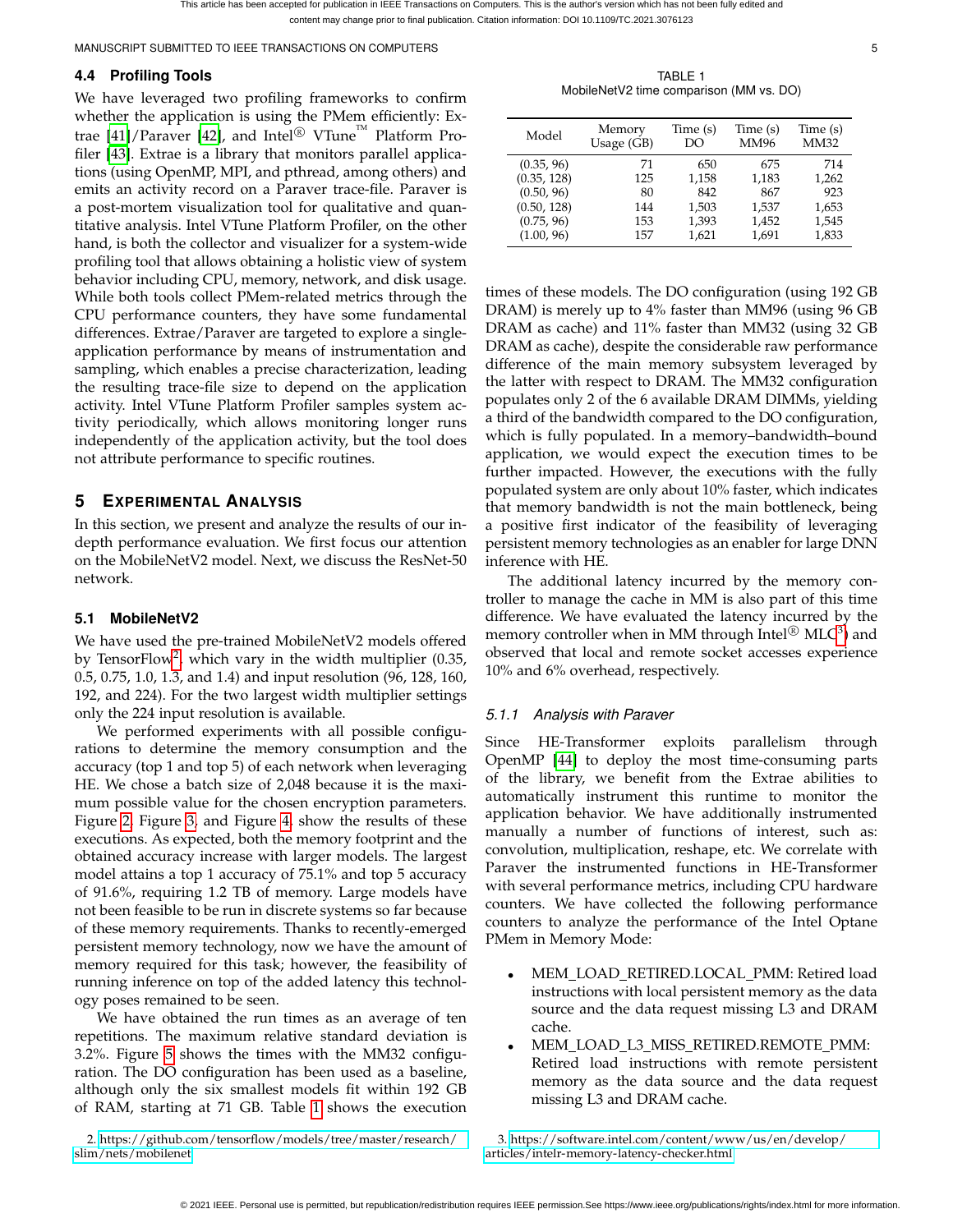been accepted for publication in IEEE Transactions on Computers. This is the author's version which has not been fully edited and content may change prior to final publication. Citation information: DOI 10.1109/TC.2021.3076123

MANUSCRIPT SUBMITTED TO IEEE TRANSACTIONS ON COMPUTERS 6

<span id="page-5-0"></span>



<span id="page-5-1"></span>Fig. 3. Top 5 accuracy.



<span id="page-5-2"></span>Fig. 4. Memory footprint.

<span id="page-5-3"></span>Fig. 5. Inference time (MM32).

- MEM LOAD L3 MISS RETIRED.LOCAL DRAM: Retired load instructions whose data sources missed L3 but were serviced from local DRAM.
- MEM LOAD L3 MISS RETIRED.REMOTE DRAM: Retired load instructions whose data sources missed L3 but were serviced from remote DRAM.

Despite using sampling mechanisms, the long running times of the largest models generate overwhelmingly large traces. For this reason, only three small models have been profiled in-depth for MobileNetV2: (0.35, 96), (0.35, 128), and (0.75, 96).

Table [2](#page-6-0) shows the result of the largest MobileNetV2 model profiled (0.75, 96) on the MM32 configuration. Since the values for the local and remote sockets were balanced, these are grouped in the table with a value that aggregates the number of accesses across the sockets. We have only explored the operations of the inference phase for the time measurement. As we will discuss in Section [5.1.2,](#page-6-1) there is an initialization phase at the beginning of the network execution in which HE-transformer executes a number of optimization passes. Consequently, we have decided to exclude this phase because in a production scenario it would be executed once, while the inference phase would be invoked multiple times.

The main difference between the smallest and largest models is the absolute number of accesses to DRAM and PMem spaces. The percentage of DRAM accesses for Convolution decreases slightly (46%) in the smallest model while

the percentage for the BoundedRelu increases (49%). The ratios of PMem accesses, the main focus of our study, are very similar to the smallest models using the same DRAM configuration.

The most time-consuming operation is Convolution, representing almost 92% of the execution, although it only accounts for 14% of the PMem accesses. Convolution only accesses PMem every ∼59 DRAM accesses, which indicates that DRAM caches the working set efficiently and therefore the PMem is not limiting the execution time of this operation.

The second most time-consuming operation is BoundedRelu, representing 3.7% of the execution. This operation is not supported by the encryption scheme and in a production scenario it would be performed by a remote trusted machine using the client-aided protocol discussed in Section [4.2.](#page-2-2) With the current setup, the operation is performed on the same machine, which has to: decrypt, operate, and encrypt the result. The encryption/decryption processes are strongly dependent on modified Fast Fourier Transform (FFT) operations, which feature non-sequential memory accesses. This explains the high number of accesses to PMem in BoundedRelu when compared to the remaining operations. To evaluate that this approach was not impacting the overall behavior of the application, we conducted an analysis of the operations immediately following the invocation of BoundedRelu. We observe that the values of cache misses in these operations are similar to those of the functions of the same type prior to a BoundedRelu. In a production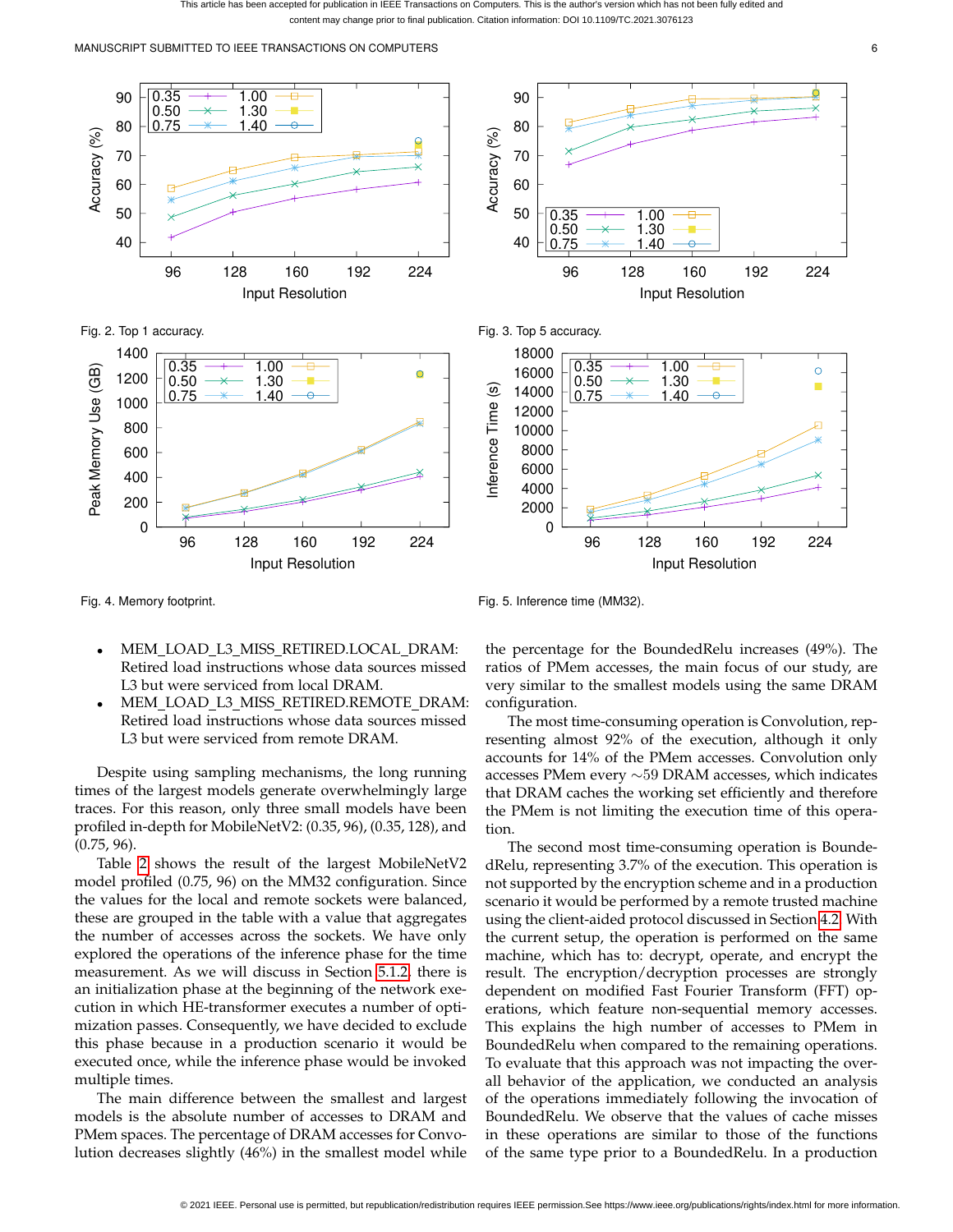This article has been accepted for publication in IEEE Transactions on Computers. This is the author's version which has not been fully edited and content may change prior to final publication. Citation information: DOI 10.1109/TC.2021.3076123

<span id="page-6-0"></span>MANUSCRIPT SUBMITTED TO IEEE TRANSACTIONS ON COMPUTERS 7

| <b>Function</b> | Time (s)  |          | DRAM (K-Loads) |          | PMem (K-Loads) |          | DRAM/PMem |
|-----------------|-----------|----------|----------------|----------|----------------|----------|-----------|
| Add             | 26,605    | 0.78%    | 6.333          | 2.23%    | 1.345          | $6.02\%$ | 4.75      |
| AvgPool         | 1.077     | $0.03\%$ | 80             | 0.03%    | 10             | $0.05\%$ | 7.65      |
| Bounded Relu    | 125,401   | 3.70%    | 88,402         | 30.90%   | 17,198         | 76.92%   | 5.14      |
| Concat          | 10,578    | $0.31\%$ | 115            | $0.04\%$ | 5              | 0.03%    | 20.29     |
| Constant        | 24.898    | $0.73\%$ | 664            | 0.23%    | 32             | 0.15%    | 20.46     |
| Convolution     | 3,113,888 | 91.76%   | 187,003        | 56.37%   | 3,152          | 14.10%   | 59.32     |
| Multiply        | 9,652     | 0.28%    | 1,841          | 0.64%    | 489            | 2.19%    | 3.76      |
| Reshape         | 51.041    | 1.50%    | 870            | $0.30\%$ | 103            | 0.46%    | 8.39      |
| Result          | 40        | $0.00\%$ | 117            | $0.04\%$ | 0.5            | $0.00\%$ | 207.42    |
| Slice           | 30,338    | 0.89%    | 576            | 0.20%    | 19             | $0.09\%$ | 30.11     |
| Total           | 3,393,517 |          | 286,066        |          | 22,358         |          | 12.79     |

TABLE 2 Extrae metrics running MobileNetV2 (0.75, 96) on the MM32 configuration

scenario, we expect this value to be slightly lower because not performing the operation would not invalidate as many cache entries as we are currently observing. However, there would be a higher latency in the unsupported operations because of the need to communicate the data over the network.

We also found that Add and Multiply operations experience a ratio between DRAM and PMem accesses below 5, which is notably low. However, these only account for  $1\%$ of the total time; hence, this low ratio does not significantly affect the overall execution.

# <span id="page-6-1"></span>*5.1.2 Analysis with Intel* <sup>R</sup> *VTuneTM Platform Profiler*

We used the Intel $^{\circledR}$  VTune $^{\text{\tiny{\textsf{TM}}}}$  Platform Profiler to further confirm whether the workload used the underlying memory architecture efficiently. The tool provides independent performance reports for each socket (among other components) but for the sake of brevity we only show the profiling data from the socket that performs the application initialization.

Figure [6](#page-7-0) depicts the metrics when the system runs the application and the results evidence two execution phases. The first phase corresponds to the initialization and optimization of the computation graph that describes the model. This phase executes in a single core, which relates to the low overall activity observed during this phase. The second phase corresponds to the inference, which in contrast to the initialization, runs mostly in parallel on all processor cores. In the inference phase, and according to the profiling results, the workload is fairly balanced among the sockets. We present the results for the MobileNetV2 (1.4, 224) architecture, which are highly similar to those of the smaller models.

Figure [6a](#page-7-1) shows that the inference phase starts a behavior corresponding to mostly sequential accesses. As we described earlier, Intel Optane PMem is optimized for 256-byte media operations and the PMem modules feature a media prefetch buffer that stores contiguous bytes. In sequential access patterns, we expect a 0.75 hit ratio because the first data access causes a miss in the prefetch buffer but the three subsequent accesses hit on the buffer. Again, the sequential access pattern exposed by the workload favors the memory accesses and matches with the metrics reported by Paraver. Sequential access patterns are justified in further detail in Section [5.3.](#page-8-1)

To assess whether the persistent memory implementation poses a bandwidth limitation, we have used the MM32 configuration. In this situation, each DRAM DIMM features an individual bandwidth *circa* 21 GB/s and since there are two DIMMs per socket populated, the bandwidth per socket is close to 42 GB/s (see Figure [1c\)](#page-3-1). Our profiling reveals that the average memory bandwidth in one socket is 2.02 GB/s for reading and and 2.15 GB/s for writing with peaks of around 20 GB/s (Figure [6b\)](#page-7-2). A similar behavior is observed in the sibling socket (but not shown in the figure). Each PMem module, on the other hand, yields an individual bandwidth of 7.3 GB/s for reading and 2.4 GB/s for writing and since each socket is fully populated with six DIMMs, the bandwidth per socket is close to 43.8 GB/s for reading and 14.4 GB/s for writing. Figure [6c](#page-7-3) illustrates that neither writing nor reading bandwidth attain the maximum value.

These results are aligned with those exposed in Section [5.1.1](#page-4-4) and reinforce our statement that Intel Optane PMem yields efficient executions for this type of workloads.

## <span id="page-6-2"></span>**5.2 ResNet-50**

With our setup, we have been able to perform, for the first time, inference using the ResNet-50 model, hence becoming the largest neural network ever run using HE. Leveraging a batch of 2,048 (the maximum value possible using the encryption parameters mentioned in Section [4.2\)](#page-2-2) the complete execution lasts over 63 hours. Figure [7](#page-8-2) shows the behavior of the CPU throughout the execution. We observe the alternation of parallel functions (which use the 48 available cores) with sequential functions, following the expected fork-join model. Since we are leveraging the use case of plaintext models (and encrypted data), despite ResNet-50 being much more computationally demanding than the considerably smaller MobileNetV2 (1.4, 224) model, the former requires a slightly smaller amount of memory than the latter. Figure [8](#page-8-3) shows that the ResNet-50 peak memory consumption stands below 900 GB.

Due to the length of the execution, it has been impossible for us to profile it with any of the the tools at our reach. Since the predominant function in this type of networks is convolution, and the access pattern for this function remains invariant with the input size, we reasonably postulate that ResNet-50 leverages our persistent-memory-based memory setup as efficiently as MobileNetV2. This postulate applies to any other convolution-dominated model.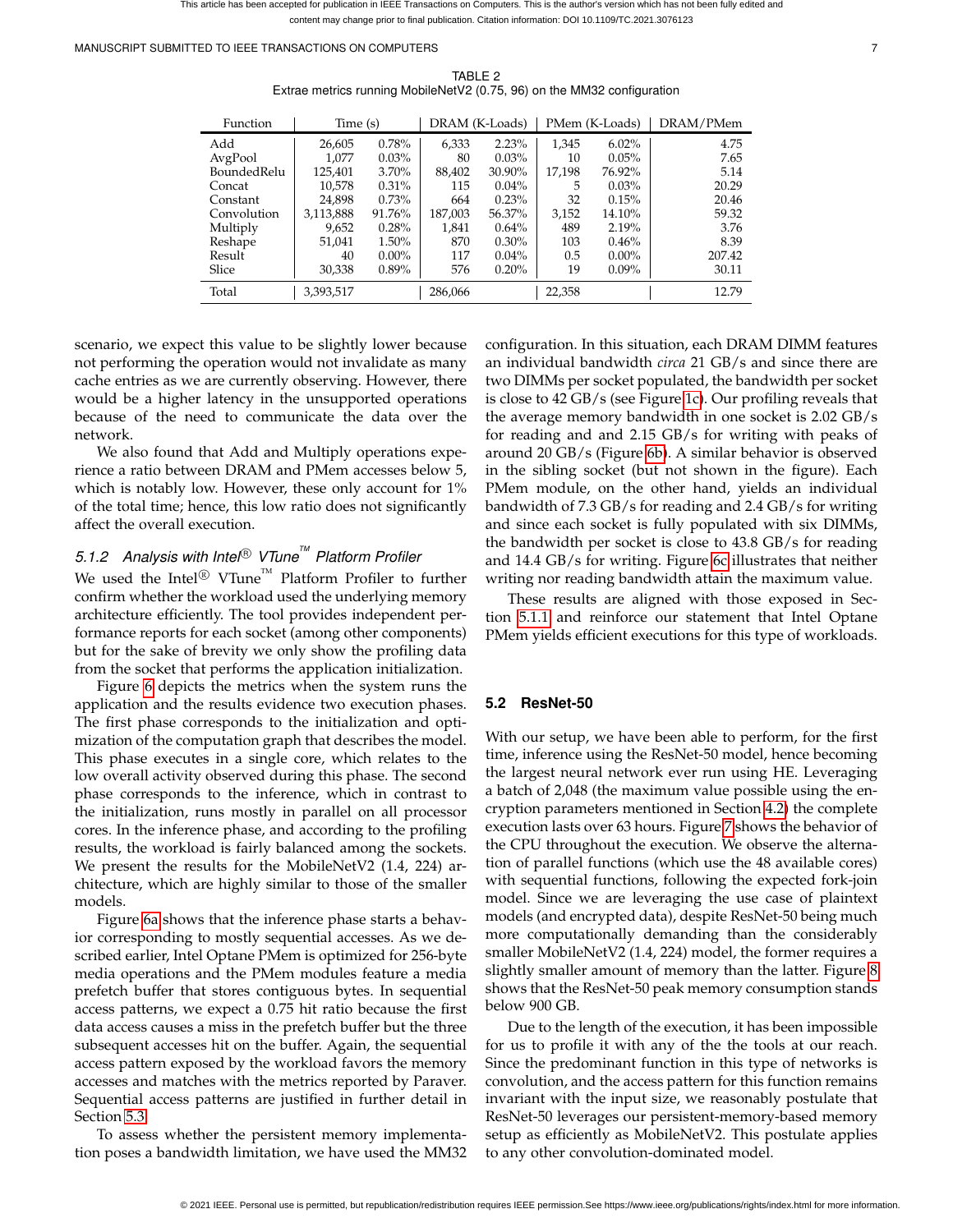<span id="page-7-2"></span><span id="page-7-1"></span>

(c) PMem traffic

<span id="page-7-3"></span><span id="page-7-0"></span>Fig. 6. Platform Profiler relevant data for MobileNetV2 (1.4, 224) in MM32.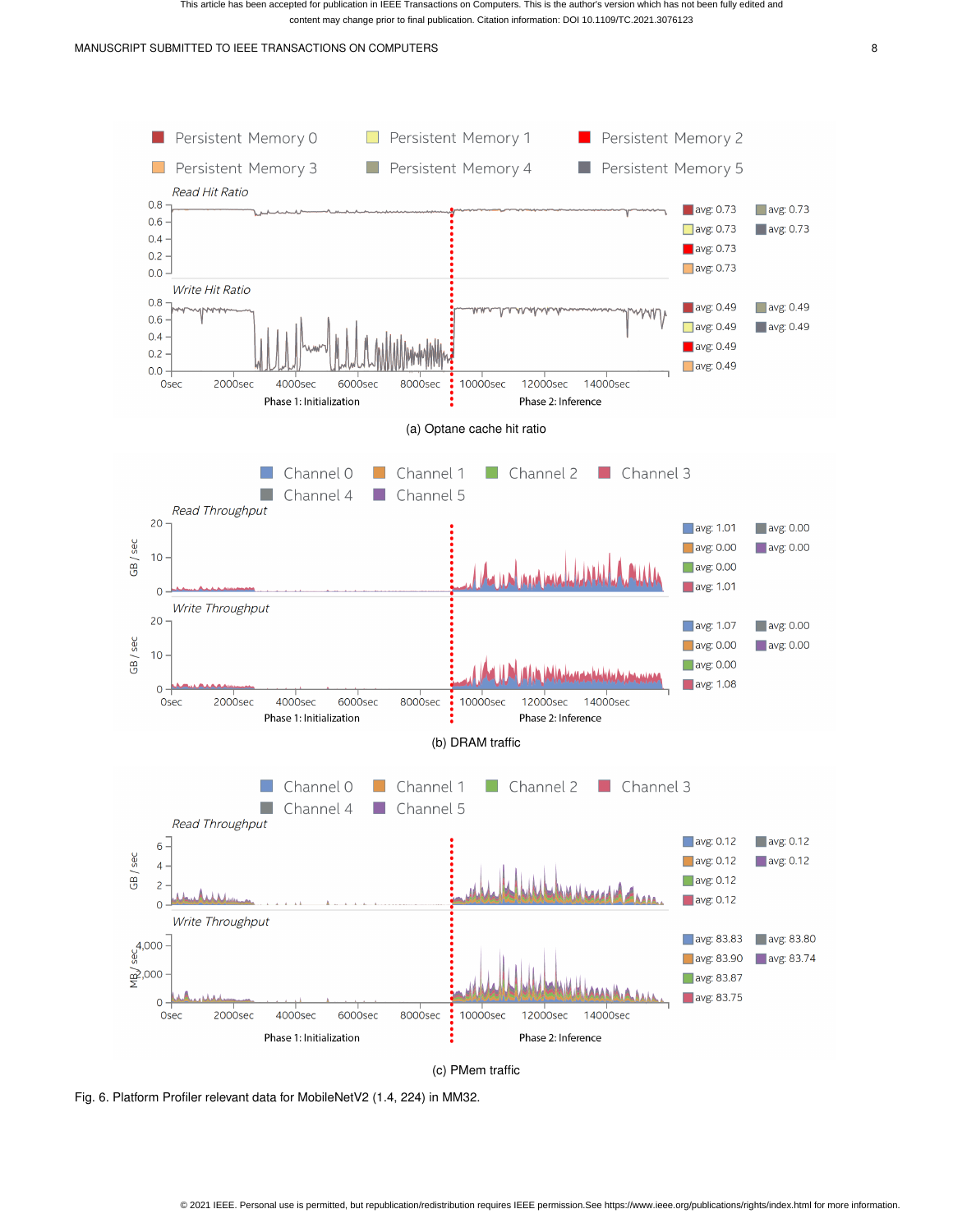MANUSCRIPT SUBMITTED TO IEEE TRANSACTIONS ON COMPUTERS 9



<span id="page-8-2"></span>Fig. 7. ResNet-50 CPU usage.



<span id="page-8-3"></span>Fig. 8. ResNet-50 memory use.

# <span id="page-8-1"></span>**5.3 Discussion: Access Sequentiality**

Sections [5.1](#page-4-5) and [5.2](#page-6-2) show Intel Optane PMem yielding execution efficiency for large HE models, due to cachefriendly sequential memory access patterns, particularly in the Convolution operation. The Convolution operation is dominated by ciphertext–plaintext addition and ciphertext– plaintext multiplication, each of which features sequential memory accesses, implemented in SEAL [\[31\]](#page-9-30). Note that we do not consider the CKKS rescaling operation here, since its runtime impact is minimized by the use of lazy rescaling [\[23\]](#page-9-22). SEAL represents a ciphertext in RNS form as a  $2 \times L \times N$ -length vector of unsigned 64-bit integers. However, ciphertext–plaintext operations require only one of the two ciphertext polynomials. The plaintext argument in SEAL is represented as an  $L \times N$ -sized vector of unsigned 64-bit integers. We use the optimization from nGraph-HE2 [\[23\]](#page-9-22), in the case where the plaintext encodes a single scalar, such that the plaintext argument is an L-length vector.

# *5.3.1 Ciphertext–Plaintext Addition*

CKKS ciphertext–plaintext addition in RNS form requires element-wise addition followed by modular reduction of two polynomials in which each sum is reduced with respect to the coefficient modulus  $q_{\ell}$ .

The following algorithm shows the pseudocode for ciphertext–plaintext scalar addition. The ciphertext argument is arranged in memory such that the two-dimensional memory accesses are sequential.

1: **function** ADD CIPHER-PLAIN SCALAR( $c \in \mathbb{Z}^{L \times N}$ ,  $p \in$  $\mathbb{Z}^L, q \in \mathbb{Z}^L$ 

2: for 
$$
\ell = 1
$$
 to L do

3:  $tmp \leftarrow p[\ell]$ 

4: **for**  $n = 1$  to N **do** 

5: 
$$
c[\ell][n] \leftarrow (c[\ell][n] + tmp) \text{ mod } q[\ell]
$$

6: **end for**

7: **end for**

8: **end function**

## *5.3.2 Ciphertext–Plaintext Multiplication*

CKKS ciphertext–plaintext multiplication in RNS form requires element-wise multiplication followed by modular reduction of two polynomials in which each product is reduced with respect to the coefficient modulus  $q_\ell$ . As in SEAL [\[31\]](#page-9-30), nGraph-HE2 [\[23\]](#page-9-22) uses Barrett reduction for efficient modulus reduction. The following algorithm shows the pseudocode for ciphertext–plaintext scalar multiplication, in the case where the coefficient modulus is less than 32 bits, as in our setting. The ciphertext argument is arranged in memory such that the two-dimensional memory accesses are sequential.

1: **function** MULTIPLY CIPHER-PLAIN 32-BIT $(c \in$  $\mathbb{Z}^{L\times N}, p\in\mathbb{Z}^{L}, q\in\mathbb{Z}^{L},$   $r\in\mathbb{Z}^{L})$ 

- 2: **for**  $\ell = 1$  to L **do**
- 3:  $tmp \leftarrow p[\ell]$
- 4: **for**  $n = 1$  to N **do**
- 5:  $\text{uint64 } z \leftarrow c[\ell][n] * \text{tmp}$
- 6:  $c[\ell][n] \leftarrow BarretReduction64(z, q[\ell], r[\ell])$
- 7: **end for**
- 8: **end for**
- 9: **end function**

These algorithms show that the ciphertext accesses are sequential in memory. This yields the high ratio of cache hits seen in Figure [6a](#page-7-1) and supports the high efficiency experienced using Intel Optane PMem.

# <span id="page-8-0"></span>**6 CONCLUSIONS**

In this article we report running inference for the largest DNN models to date leveraging HE. For the first time in the literature, we use recently-emerged persistent memory technology as an enabler for such large memory footprints. Our novel analysis reveals that DNN inference leveraging HE features memory access patterns that yield efficient use of the Intel Optane PMem in Memory Mode. Sequential data accesses in the most common operations enable the accessed data to be efficiently cached in the DRAM, but also to make efficient use of the hardware prefetch buffers in the PMem. We propose a memory configuration with reduced DRAM size that is cost-efficient, equipping 1/3 of the DRAM bandwidth while reducing merely 10% performance with respect to a fully-populated system.

# **ACKNOWLEDGMENTS**

We would like to thank Jesus Labarta from BSC and Steve Scargall from Intel for their insightful and productive comments.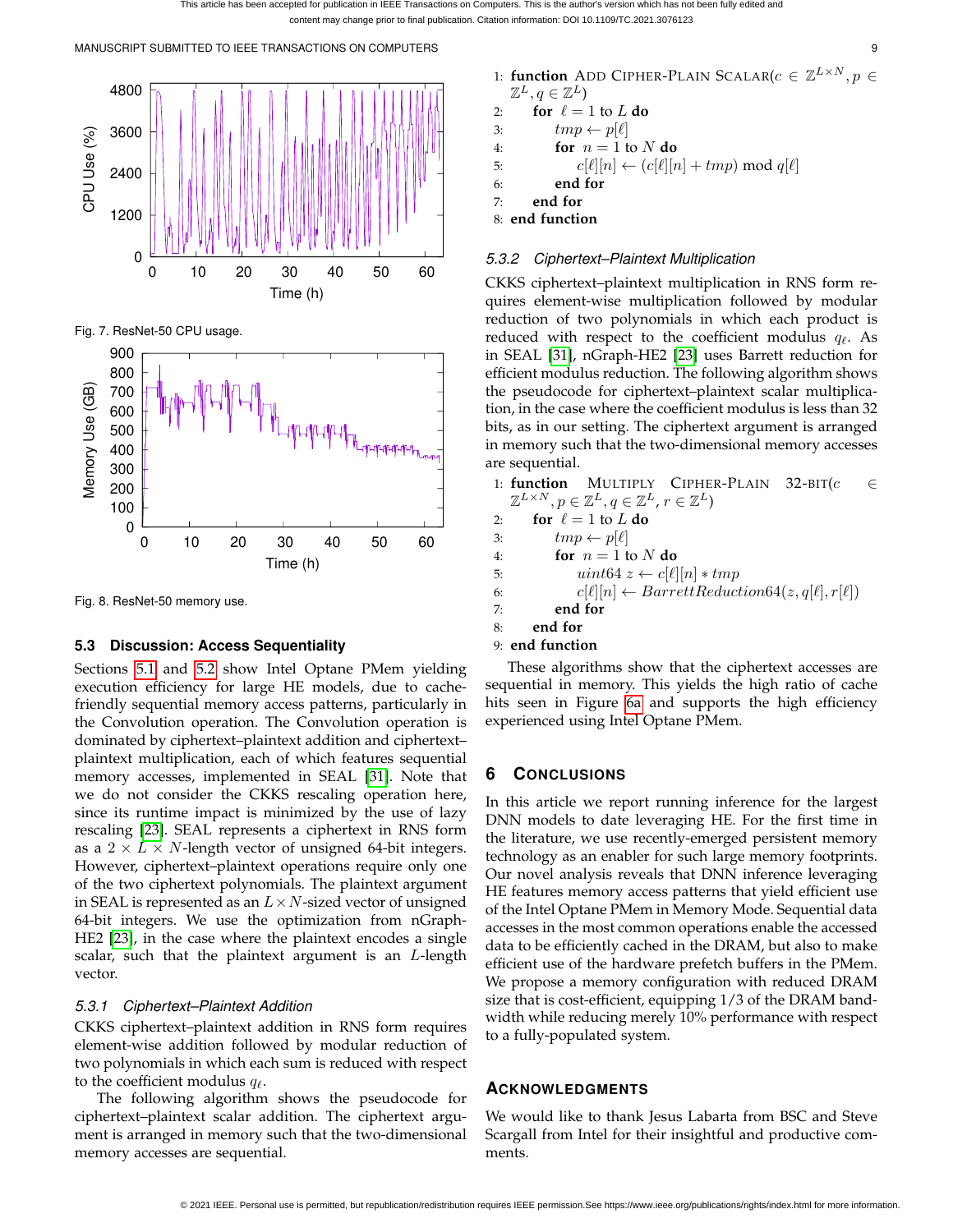## **REFERENCES**

- <span id="page-9-0"></span>[1] M. Chase, H. Chen, J. Ding, S. Goldwasser, S. Gorbunov, J. Hoffstein, K. Lauter, S. Lokam, D. Moody, T. Morrison *et al.*, "Security of homomorphic encryption," Tech. Rep., 2017. [Online]. Available:<HomomorphicEncryption.org>
- <span id="page-9-1"></span>[2] F. Boemer, Y. Lao, R. Cammarota, and C. Wierzynski, "nGraph-HE: A graph compiler for deep learning on homomorphically encrypted data," in *Proceedings of the 16th ACM International Conference on Computing Frontiers*, 2019, pp. 3–13.
- <span id="page-9-2"></span>[3] "Intel(R) Optane(TM) Persistent Memory," [https://www.](https://www.intel.com/content/www/us/en/architecture-and-technology/optane-dc-persistent-memory.html) [intel.com/content/www/us/en/architecture-and-technology/](https://www.intel.com/content/www/us/en/architecture-and-technology/optane-dc-persistent-memory.html) [optane-dc-persistent-memory.html,](https://www.intel.com/content/www/us/en/architecture-and-technology/optane-dc-persistent-memory.html) 2020.
- <span id="page-9-3"></span>[4] R. L. Rivest, L. Adleman, M. L. Dertouzos *et al.*, "On data banks and privacy homomorphisms," *Foundations of Secure Computation*, vol. 4, no. 11, pp. 169–180, 1978.
- <span id="page-9-4"></span>[5] J. H. Cheon, A. Kim, M. Kim, and Y. Song, "Homomorphic encryption for arithmetic of approximate numbers," in *International Conference on the Theory and Application of Cryptology and Information Security*. Springer, 2017, pp. 409–437.
- <span id="page-9-5"></span>[6] V. Lyubashevsky, C. Peikert, and O. Regev, "On ideal lattices and learning with errors over rings," in *Annual International Conference on the Theory and Applications of Cryptographic Techniques*. Springer, 2010, pp. 1–23.
- <span id="page-9-6"></span>C. Gentry, "A fully homomorphic encryption scheme," Ph.D. dissertation, Stanford University, 2009.
- <span id="page-9-7"></span>[8] L. Ducas and D. Micciancio, "FHEW: Bootstrapping homomorphic encryption in less than a second," in *Annual International Conference on the Theory and Applications of Cryptographic Techniques*. Springer, 2015, pp. 617–640.
- <span id="page-9-8"></span>[9] I. Chillotti, N. Gama, M. Georgieva, and M. Izabachène, "Faster packed homomorphic operations and efficient circuit bootstrapping for TFHE," in *International Conference on the Theory and Application of Cryptology and Information Security*. Springer, 2017, pp. 377–408.
- <span id="page-9-9"></span>[10] J. H. Cheon, K. Han, A. Kim, M. Kim, and Y. Song, "A full RNS variant of approximate homomorphic encryption," in *International Conference on Selected Areas in Cryptography*. Springer, 2018, pp. 347–368.
- <span id="page-9-10"></span>[11] Z. Brakerski, "Fully homomorphic encryption without modulus switching from classical GapSVP," in *Annual Cryptology Conference*. Springer, 2012, pp. 868–886.
- <span id="page-9-11"></span>[12] J. Fan and F. Vercauteren, "Somewhat practical fully homomorphic encryption," *IACR Cryptol. ePrint Arch.*, vol. 2012, p. 144, 2012.
- <span id="page-9-12"></span>[13] "perfmon for CLX processors," [https://download.01.org/](https://download.01.org/perfmon/CLX) [perfmon/CLX,](https://download.01.org/perfmon/CLX) 2020.
- <span id="page-9-13"></span>[14] T. Ryffel, D. Pointcheval, and F. Bach, "ARIANN: Low-interaction privacy-preserving deep learning via function secret sharing," in *34th Conference on Neural Information Processing Systems (NeurIPS)*, Vancouver, Canada, 2020.
- <span id="page-9-14"></span>[15] P. Mohassel and Y. Zhang, "SecureML: A system for scalable privacy-preserving machine learning," in *IEEE Symposium on Security and Privacy (SP)*. IEEE, 2017, pp. 19–38.
- <span id="page-9-15"></span>[16] M. S. Riazi, M. Samragh, H. Chen, K. Laine, K. Lauter, and F. Koushanfar, "XONN: XNOR-based oblivious deep neural network inference," in *28th USENIX Security Symposium (USENIX Security 19)*, 2019, pp. 1501–1518.
- <span id="page-9-16"></span>[17] S. Wagh, D. Gupta, and N. Chandran, "SecureNN: Efficient and private neural network training," *IACR Cryptol. ePrint Arch.*, vol. 2018, p. 442, 2018.
- <span id="page-9-17"></span>[18] P. Mohassel and P. Rindal, "ABY3: A mixed protocol framework for machine learning," in *Proceedings of the 2018 ACM SIGSAC Conference on Computer and Communications Security*, 2018, pp. 35– 52.
- <span id="page-9-18"></span>[19] T. Ryffel, A. Trask, M. Dahl, B. Wagner, J. Mancuso, D. Rueckert, and J. Passerat-Palmbach, "A generic framework for privacy preserving deep learning," in *Privacy Preserving Machine Learning (NeurIP Workshop)*, 2018.
- <span id="page-9-19"></span>[20] M. Dahl, J. Mancuso, Y. Dupis, B. Decoste, M. Giraud, I. Livingstone, J. Patriquin, and G. Uhma, "Private machine learning in TensorFlow using secure computation," 2018. [Online]. Available:<https://arxiv.org/abs/1810.08130>
- <span id="page-9-20"></span>[21] N. Kumar, M. Rathee, N. Chandran, D. Gupta, A. Rastogi, and R. Sharma, "CrypTFlow: Secure TensorFlow inference," in *41st IEEE Symposium on Security and Privacy*, 2020.
- <span id="page-9-21"></span>[22] R. Gilad-Bachrach, N. Dowlin, K. Laine, K. Lauter, M. Naehrig, and J. Wernsing, "CryptoNets: Applying neural networks to en-

crypted data with high throughput and accuracy," in *International Conference on Machine Learning*, 2016, pp. 201–210.

- <span id="page-9-22"></span>[23] F. Boemer, A. Costache, R. Cammarota, and C. Wierzynski, "nGraph-HE2: A high-throughput framework for neural network inference on encrypted data," in *Proceedings of the 7th ACM Workshop on Encrypted Computing & Applied Homomorphic Cryptography*, 2019, pp. 45–56.
- <span id="page-9-23"></span>[24] E. Hesamifard, H. Takabi, and M. Ghasemi, "CryptoDL: Deep neural networks over encrypted data," 2017. [Online]. Available: <https://arxiv.org/abs/1711.05189>
- <span id="page-9-24"></span>[25] C. Boura, N. Gama, and M. Georgieva, "Chimera: A unified framework for B/FV, TFHE and HEAAN fully homomorphic encryption and predictions for deep learning," *IACR Cryptol. ePrint Arch.*, vol. 2018, p. 758, 2018.
- <span id="page-9-25"></span>[26] R. Dathathri, O. Saarikivi, H. Chen, K. Laine, K. Lauter, S. Maleki, M. Musuvathi, and T. Mytkowicz, "CHET: An optimizing compiler for fully-homomorphic neural-network inferencing," in *Proceedings of the 40th ACM SIGPLAN Conference on Programming Language Design and Implementation*, 2019, pp. 142–156.
- <span id="page-9-26"></span>[27] C. Juvekar, V. Vaikuntanathan, and A. Chandrakasan, "GAZELLE: A low latency framework for secure neural network inference," in *27th USENIX Security Symposium (USENIX Security 18)*, 2018, pp. 1651–1669.
- <span id="page-9-27"></span>[28] F. Boemer, R. Cammarota, D. Demmler, T. Schneider, and H. Yalame, "MP2ML: A mixed-protocol machine learning framework for private inference," in *International Conference on Availability, Reliability and Security (ARES)*, 2020.
- <span id="page-9-28"></span>[29] C. Jin, A. Al Badawi, J. L. Balagopal Unnikrishnan, C. F. Mun, J. M. Brown, J. P. Campbell, M. Chiang, J. Kalpathy-Cramer, V. R. Chandrasekhar, P. Krishnaswamy *et al.*, "CareNets: Efficient homomorphic CNN for high resolution images," in *NeurIPS Workshop on Privacy in Machine Learning (PriML)*, 2019.
- <span id="page-9-29"></span>[30] A. Brutzkus, R. Gilad-Bachrach, and O. Elisha, "Low latency privacy preserving inference," in *Proceedings of the 36th International Conference on Machine Learning*, ser. Proceedings of Machine Learning Research, vol. 97, Long Beach, California, USA, Jun. 2019, pp. 812–821. [Online]. Available: [http:](http://proceedings.mlr.press/v97/brutzkus19a.html) [//proceedings.mlr.press/v97/brutzkus19a.html](http://proceedings.mlr.press/v97/brutzkus19a.html)
- <span id="page-9-30"></span>[31] "Microsoft SEAL (release 3.3)," [https://github.com/Microsoft/](https://github.com/Microsoft/SEAL) [SEAL,](https://github.com/Microsoft/SEAL) Jun. 2019, Microsoft Research, Redmond, WA.
- <span id="page-9-31"></span>[32] W. Dai and B. Sunar, "cuHE: A homomorphic encryption accelerator library," in *International Conference on Cryptography and Information Security in the Balkans*. Springer, 2015, pp. 169–186.
- <span id="page-9-32"></span>[33] E. Chou, J. Beal, D. Levy, S. Yeung, A. Haque, and L. Fei-Fei, "Faster cryptonets: Leveraging sparsity for realworld encrypted inference," 2018. [Online]. Available: [https:](https://arxiv.org/abs/1811.09953) [//arxiv.org/abs/1811.09953](https://arxiv.org/abs/1811.09953)
- <span id="page-9-33"></span>[34] S. S. Roy, F. Turan, K. Jarvinen, F. Vercauteren, and I. Verbauwhede, "FPGA-based high-performance parallel architecture for homomorphic computing on encrypted data," in *2019 IEEE International Symposium on High Performance Computer Architecture (HPCA)*. IEEE, 2019, pp. 387–398.
- <span id="page-9-34"></span>[35] T. van Elsloo, G. Patrini, and H. Ivey-Law, "Sealion: A framework for neural network inference on encrypted data," in *Proceedings of the 36th International Conference on Machine Learning*, Long Beach, CA, 2019.
- <span id="page-9-35"></span>[36] "Analyzing the performance of Intel Optane DC Persistent Memory in App Direct mode in Lenovo ThinkSystem servers," [https:](https://lenovopress.com/lp1083.pdf) [//lenovopress.com/lp1083.pdf,](https://lenovopress.com/lp1083.pdf) 2020.
- <span id="page-9-36"></span>[37] S. Cyphers, A. K. Bansal, A. Bhiwandiwalla, J. Bobba, M. Brookhart, A. Chakraborty, W. Constable, C. Convey, L. Cook, O. Kanawi, R. Kimball, J. Knight, N. Korovaiko, V. Kumar, Y. Lao, C. R. Lishka, J. Menon, J. Myers, S. A. Narayana, A. Procter, and T. J. Webb, "Intel nGraph: An intermediate representation, compiler, and executor for deep learning," 2018.
- <span id="page-9-37"></span>[38] M. Sandler, A. Howard, M. Zhu, A. Zhmoginov, and L.-C. Chen, "MobileNetV2: Inverted residuals and linear bottlenecks," 2018.
- <span id="page-9-38"></span>[39] K. He, X. Zhang, S. Ren, and J. Sun, "Deep residual learning for image recognition," in *Proceedings of the IEEE Conference on Computer Vision and Pattern Recognition*, 2016, pp. 770–778.
- <span id="page-9-39"></span>[40] J. Deng, W. Dong, R. Socher, L.-J. Li, K. Li, and L. Fei-Fei, "ImageNet: A large-scale hierarchical image database," in *IEEE Conference on Computer Vision and Pattern Recognition*, 2009, pp. 248–255.
- <span id="page-9-40"></span>[41] "BSC Extrae," [https://tools.bsc.es/extrae,](https://tools.bsc.es/extrae) 2020.
- <span id="page-9-41"></span>[42] "BSC Paraver," [https://tools.bsc.es/paraver,](https://tools.bsc.es/paraver) 2020.